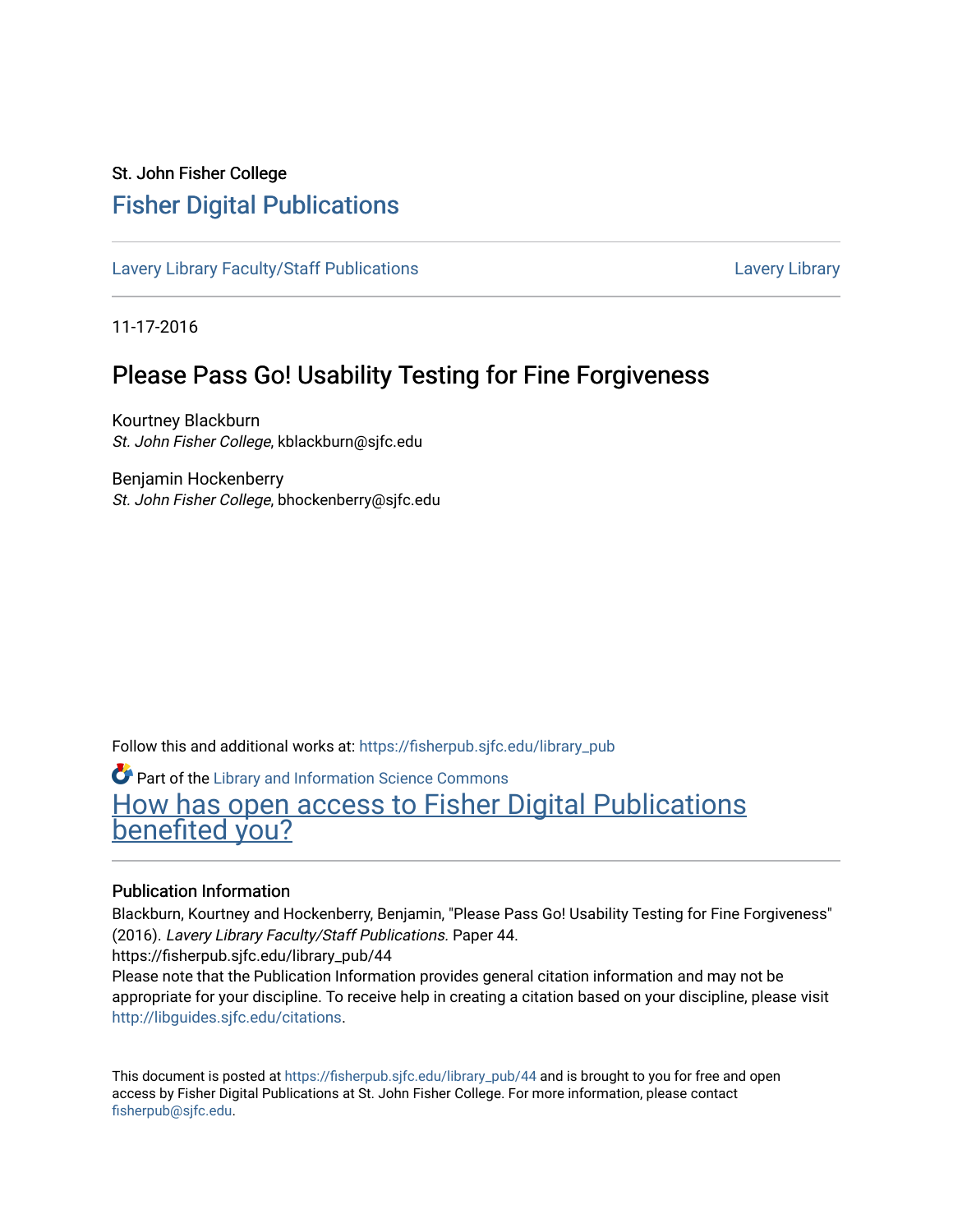## Please Pass Go! Usability Testing for Fine Forgiveness

## **Disciplines**

Library and Information Science

## **Comments**

Presented at the Access Services Conference in Atlanta, Georgia on November 17, 2016.

## Creative Commons License



This work is licensed under a [Creative Commons Attribution-Noncommercial 4.0 License](https://creativecommons.org/licenses/by-nc/4.0/)